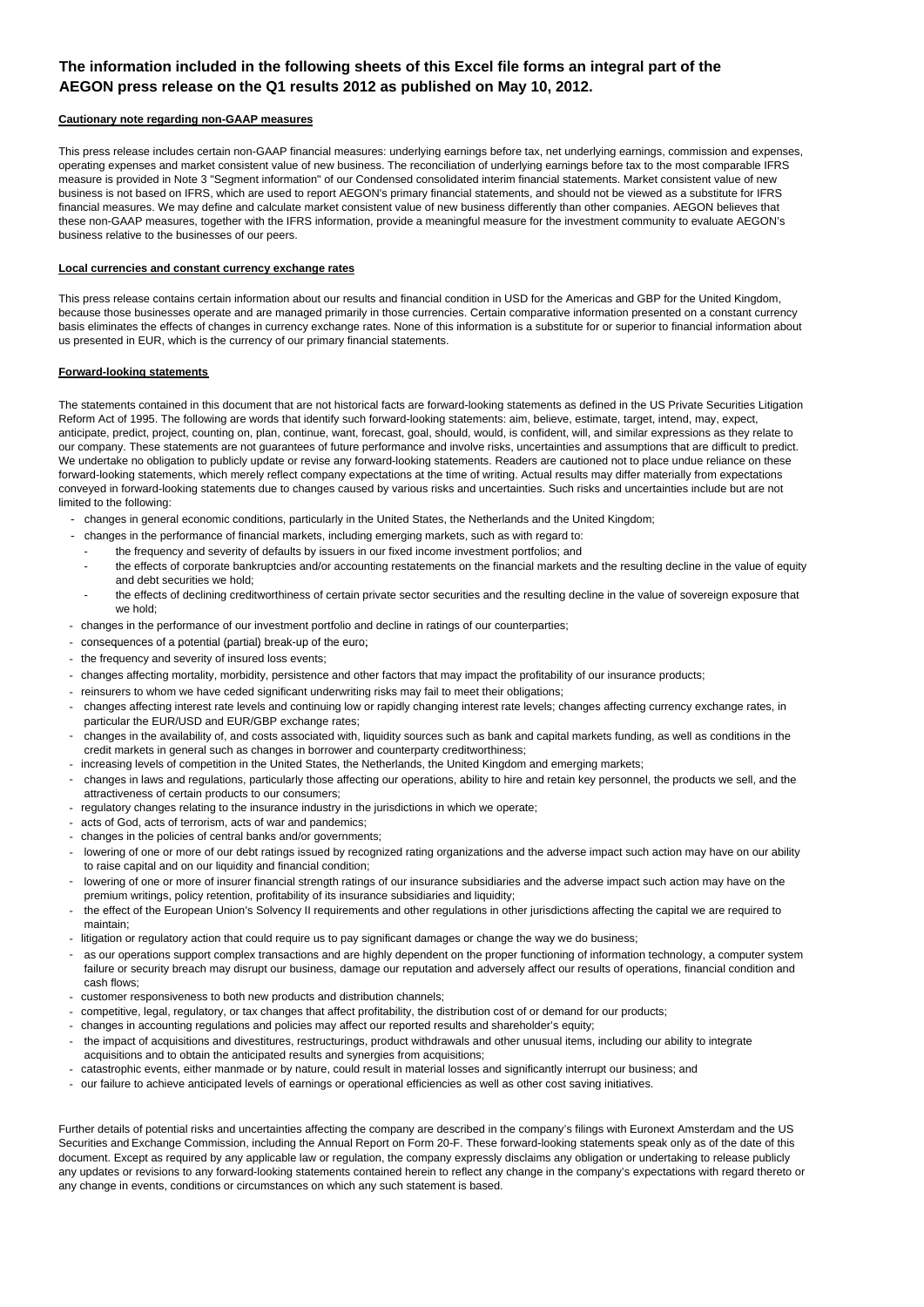| <b>KEY PERFORMANCE INDICATORS</b>       |                |         |         |    |         |      |
|-----------------------------------------|----------------|---------|---------|----|---------|------|
| amounts in EUR millions b)              | <b>Notes</b>   | Q1 2012 | Q4 2011 | %  | Q1 2011 | %    |
| Underlying earnings before tax          |                | 425     | 346     | 23 | 414     | 3    |
| Net income                              | $\overline{2}$ | 521     | 81      |    | 327     | 59   |
| <b>Sales</b>                            | 3              | 1,758   | 1.409   | 25 | 1,411   | 25   |
| Market consistent value of new business | $\overline{4}$ | 125     | 71      | 76 | 121     | 3    |
| Return on equity                        | 5              | 6.9%    | 5.2%    | 33 | 7.7%    | (10) |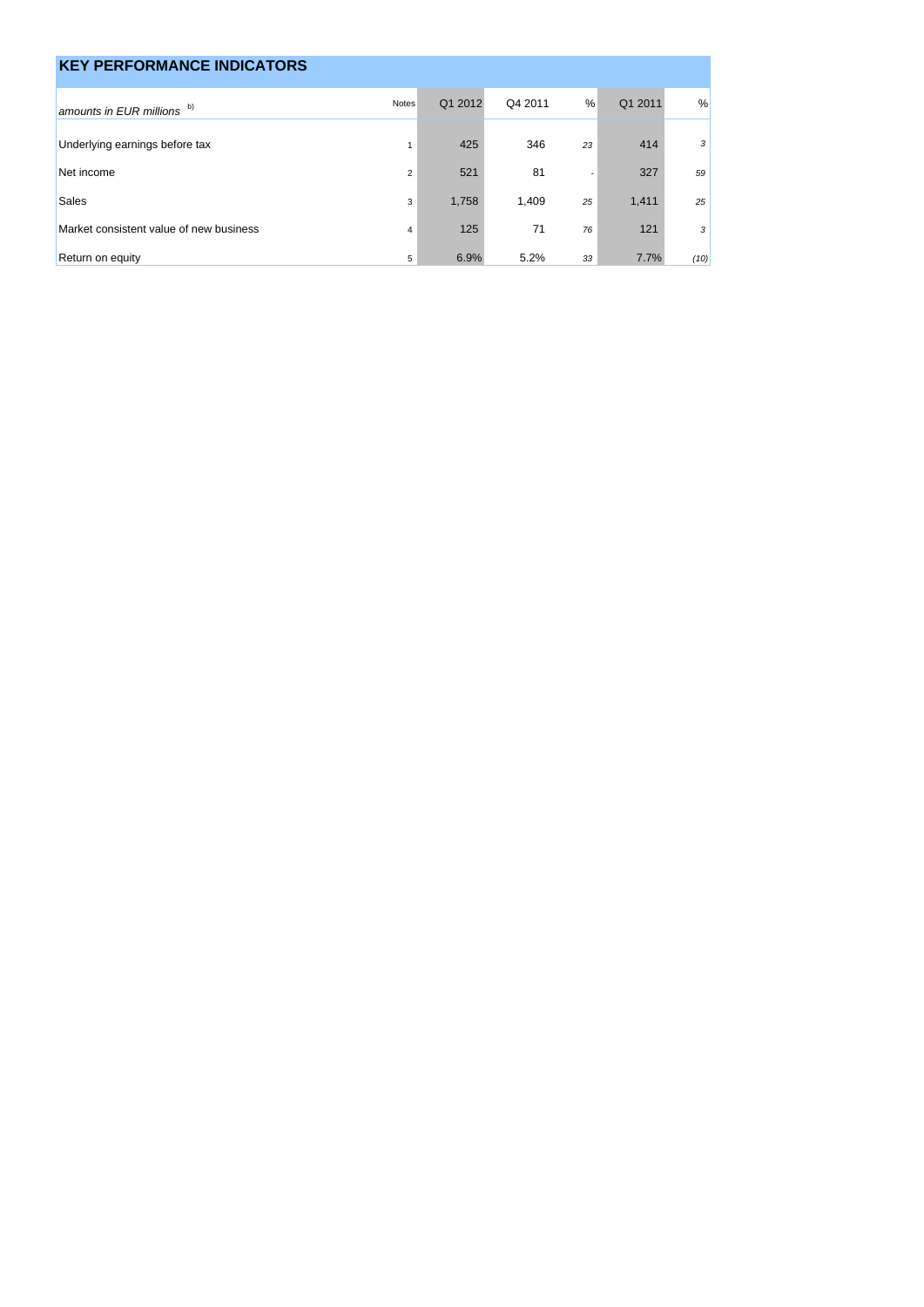| <b>FINANCIAL OVERVIEW<sup>c)</sup></b>               |       |                   |             |          |                |         |
|------------------------------------------------------|-------|-------------------|-------------|----------|----------------|---------|
| <b>EUR</b> millions                                  | Notes | Q1 2012           | Q4 2011     | %        | Q1 2011        | %       |
| Underlying earnings before tax                       |       |                   |             |          |                |         |
| Americas                                             |       | 292               | 316         | (8)      | 336            | (13)    |
| The Netherlands                                      |       | 79                | 75          | 5        | 81             |         |
| <b>United Kingdom</b>                                |       | 29                | (26)        |          | 12             | (2)     |
|                                                      |       |                   |             | ÷,       | 68             | 142     |
| New markets                                          |       | 88                | 65          | 35       |                | 29      |
| Holding and other<br>Underlying earnings before tax  |       | (63)<br>425       | (84)<br>346 | 25<br>23 | (83)<br>414    | 24<br>3 |
|                                                      |       |                   |             |          |                |         |
| Fair value items                                     |       | 156               | (20)        |          | (85)           |         |
| Realized gains / (losses) on investments             |       | 45                | 49          | (8)      | 91             | (51)    |
| Impairment charges                                   |       | (41)              | (94)        | 56       | (62)           | 34      |
| Other income / (charges)                             |       | (17)              | (194)       | 91       | (3)            |         |
| Run-off businesses                                   |       | (2)               | 1           |          | 22             |         |
| Income before tax                                    |       | 566               | 88          |          | 377            | 50      |
| Income tax                                           |       | (45)              | (7)         |          | (50)           | 10      |
| Net income                                           |       | 521               | 81          |          | 327            | 59      |
|                                                      |       |                   |             |          |                |         |
| Net income / (loss) attributable to:                 |       |                   |             |          |                |         |
| Equity holders of AEGON N.V.                         |       | 521               | 79          |          | 327            | 59      |
| Non-controlling interests                            |       |                   | 2           |          |                |         |
| Net underlying earnings                              |       | 328               | 253         | 30       | 333            | (2)     |
| Commissions and expenses                             |       | 1,399             | 1,684       | (17)     | 1,513          | (8)     |
| of which operating expenses                          | 11    | 781               | 872         | (10)     | 837            | (7)     |
|                                                      |       |                   |             |          |                |         |
| New life sales                                       |       |                   |             |          |                |         |
| Life single premiums                                 |       | 1,160             | 1,876       | (38)     | 1,726          | (33)    |
| Life recurring premiums annualized                   |       | 329               | 311         | 6        | 328            |         |
| Total recurring plus 1/10 single                     |       | 445               | 498         | (11)     | 501            | (11)    |
| <b>New life sales</b>                                |       |                   |             |          |                |         |
| Americas                                             | 12    | 120               | 109         | 10       | 105            | 14      |
| The Netherlands                                      |       | 32                | 117         | (73)     | 65             | (51)    |
| United Kingdom                                       |       | 213               | 189         | 13       | 247            | (14)    |
| New markets                                          | 12    | 80                | 83          | (4)      | 84             | (5)     |
| Total recurring plus 1/10 single                     |       | 445               | 498         | (11)     | 501            | (11)    |
|                                                      |       | 195               | 188         |          | 159            |         |
| New premium production accident and health insurance |       | 14                | 13          | 4        | 13             | 23      |
| New premium production general insurance             |       |                   |             | 8        |                | 8       |
| Gross deposits (on and off balance)                  |       |                   |             |          |                |         |
| Americas                                             | 12    | 7,392             | 5,009       | 48       | 5,629          | 31      |
| The Netherlands                                      |       | 560               | 560         |          | 462            | 21      |
| United Kingdom                                       |       | 8                 | 9           | (11)     | 19             | (58)    |
| New markets                                          | 12    | 3,083             | 1,522       | 103      | 1,267          | 143     |
| <b>Total gross deposits</b>                          |       | 11,043            | 7,100       | 56       | 7,377          | 50      |
| Net deposits (on and off balance)                    |       |                   |             |          |                |         |
| Americas                                             | 12    | 1,061             | (886)       |          | (233)          |         |
| The Netherlands                                      |       | (185)             | (160)       | (16)     | (115)          | (61)    |
| United Kingdom                                       |       | (1)               | 1           |          | $\overline{2}$ |         |
| New markets                                          |       | 1,364             | 108         |          | (1,719)        |         |
| Total net deposits excluding run-off businesses      | 12    |                   |             |          |                |         |
| Run-off businesses                                   |       | 2,239<br>(1, 160) | (937)       |          | (2,065)        |         |
| <b>Total net deposits</b>                            |       | 1,079             | (611)       | (90)     | (880)          | (32)    |
|                                                      |       |                   | (1, 548)    |          | (2, 945)       |         |

|                                             | Mar. 31, | Dec. 31. |                |
|---------------------------------------------|----------|----------|----------------|
|                                             | 2012     | 2011     | $\frac{0}{0}$  |
| Revenue-generating investments (total)      | 436.753  | 423.518  | 3              |
| Investments general account                 | 140.770  | 144.079  | (2)            |
| Investments for account of policyholders    | 149.501  | 142.529  | $\sqrt{2}$     |
| Off balance sheet investments third parties | 146.482  | 136.910  | $\overline{7}$ |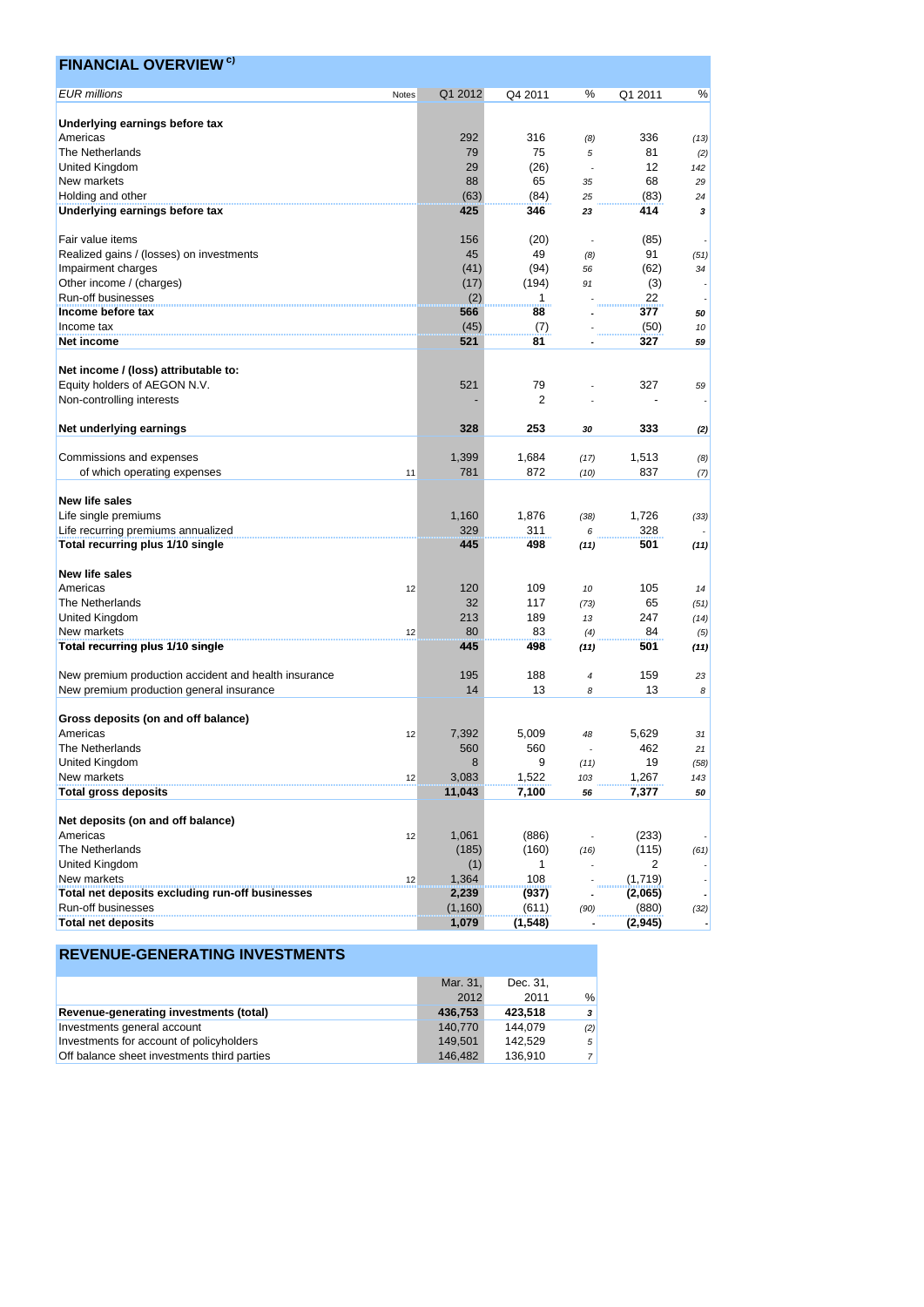# **FINANCIAL OVERVIEW, Q1 2012 GEOGRAPHICALLY c)**

|                                                       |          |                |         |                | Holding,<br>other |              |
|-------------------------------------------------------|----------|----------------|---------|----------------|-------------------|--------------|
|                                                       |          | The            | United  | <b>New</b>     | activities &      |              |
| <b>EUR</b> millions                                   | Americas | Netherlands    | Kingdom | <b>Markets</b> | eliminations      | <b>Total</b> |
| Underlying earnings before tax by line of business    |          |                |         |                |                   |              |
| Life                                                  | 102      | 56             | 17      | 38             |                   | 213          |
| Individual savings and retirement products            | 126      |                |         | (4)            |                   | 122          |
| Pensions                                              | 62       | 21             | 13      |                |                   | 97           |
| Non-life                                              |          | (5)            |         | 12             |                   | 8            |
| <b>Distribution</b>                                   |          | $\overline{7}$ | (1)     |                |                   | 6            |
| <b>Asset Management</b>                               |          |                |         | 29             |                   | 29           |
| Other                                                 |          |                |         |                | (64)              | (64)         |
| Share in underlying earnings before tax of associates | 2        |                |         | 12             |                   | 14           |
| Underlying earnings before tax                        | 292      | 79             | 29      | 88             | (63)              | 425          |
| Fair value items                                      | 64       | 42             | (2)     | 7              | 45                | 156          |
| Realized gains / (losses) on investments              | 9        | 34             |         | 2              |                   | 45           |
| Impairment charges                                    | (30)     | (3)            |         | (4)            | (4)               | (41)         |
| Other income / (charges)                              | (1)      | (3)            | 6       | (18)           | (1)               | (17)         |
| Run-off businesses                                    | (2)      |                |         |                |                   | (2)          |
| Income before tax                                     | 332      | 149            | 33      | 75             | (23)              | 566          |
| Income tax                                            | (53)     | (8)            | 13      | (27)           | 30                | (45)         |
| <b>Net income</b>                                     | 279      | 141            | 46      | 48             | 7                 | 521          |
| Net underlying earnings                               | 208      | 62             | 48      | 59             | (49)              | 328          |

## **EMPLOYEE NUMBERS**

|                                                             | Mar. 31, | Dec. $31$ . |
|-------------------------------------------------------------|----------|-------------|
|                                                             | 2012     | 2011        |
|                                                             |          |             |
| <b>Employees excluding agents</b>                           | 22,132   | 22,249      |
| Agents                                                      | 2.936    | 3,039       |
| Total number of employees excluding Associates              | 25,068   | 25,288      |
| AEGON's share of employees (including agents) in Associates | 2.908    | 3,982       |
| Total                                                       | 27,976   | 29,270      |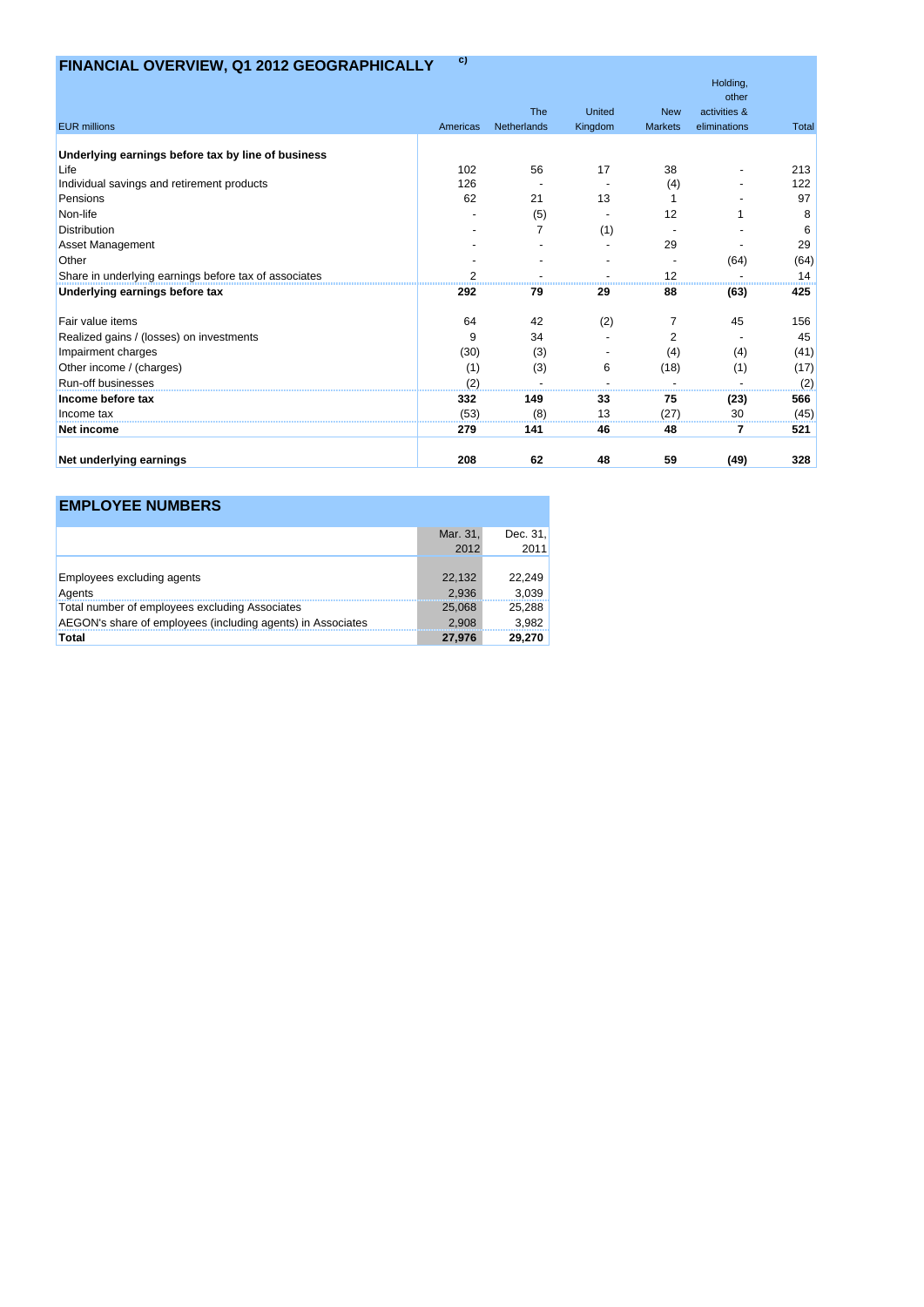| <b>AMERICAS<sup>c)</sup></b>                                                |                |           |                        |             |                       |
|-----------------------------------------------------------------------------|----------------|-----------|------------------------|-------------|-----------------------|
| <b>USD millions</b><br>Notes                                                | Q1 2012        | Q4 2011   | %                      | Q1 2011     | %                     |
|                                                                             |                |           |                        |             |                       |
| Underlying earnings before tax by line of business                          | 128            | 154       |                        | 180         |                       |
| Life and protection<br><b>Fixed annuities</b>                               | 62             | 58        | (17)<br>$\overline{7}$ | 90          | (29)                  |
| Variable annuities                                                          | 97             | 121       |                        | 93          | (31)                  |
| Retail mutual funds                                                         | $\overline{4}$ | 5         | (20)                   | 6           | 4                     |
|                                                                             | 163            | 184       | (20)                   | 189         | (33)                  |
| Individual savings and retirement products<br>Employer solutions & pensions | 81             | 83        | (11)                   | 81          | (14)                  |
| Canada                                                                      | 8              | 4         | (2)<br>100             | 11          |                       |
| Latin America                                                               | 3              | 1         |                        | (2)         | (27)                  |
|                                                                             | 383            | 426       | 200                    | 459         |                       |
| Underlying earnings before tax                                              |                |           | (10)                   |             | (17)                  |
| Fair value items                                                            | 83             | (189)     | ٠.                     | (17)        |                       |
| Realized gains / (losses) on investments                                    | 12             | 7         | 71                     | 34          |                       |
|                                                                             | (39)           | (87)      | 55                     | (80)        | (65)<br>51            |
| Impairment charges<br>Other income / (charges)                              |                | (50)      | 98                     |             |                       |
| Run- off businesses                                                         | (1)<br>(3)     | 1         |                        | 30          |                       |
|                                                                             |                |           |                        |             |                       |
| Income before tax                                                           | 435<br>(69)    | 108<br>13 |                        | 426         | 2                     |
| Income tax<br>Net income                                                    | 366            | 121       |                        | (76)<br>350 | $\boldsymbol{9}$<br>5 |
|                                                                             |                |           |                        |             |                       |
| Net income / (loss) attributable to:                                        |                |           |                        |             |                       |
| Equity holders of AEGON N.V.                                                | 366            | 121       |                        | 350         | 5                     |
|                                                                             |                |           |                        |             |                       |
| Net underlying earnings                                                     | 273            | 301       | (9)                    | 337         | (19)                  |
|                                                                             |                |           |                        |             |                       |
| Commissions and expenses                                                    | 1,055          | 1,347     | (22)                   | 1,186       | (11)                  |
| of which operating expenses                                                 | 478            | 481       |                        | 481         |                       |
|                                                                             |                |           | (1)                    |             | (1)                   |
| New life sales<br>12                                                        |                |           |                        |             |                       |
| Life single premiums                                                        | 65             | 43        | 51                     | 100         |                       |
|                                                                             | 150            | 144       |                        | 133         | (35)                  |
| Life recurring premiums annualized                                          |                | 148       | 4                      | 143         | 13                    |
| Total recurring plus 1/10 single                                            | 157            |           | 6                      |             | 10                    |
|                                                                             |                |           |                        |             |                       |
| Life & protection                                                           | 124            | 116       | $\overline{7}$         | 110         | 13                    |
| Employer solutions & pensions                                               | 9              | 5         | 80                     | 6           | 50                    |
| Canada                                                                      | 14             | 15        | (7)                    | 17          | (18)                  |
| Latin America                                                               | 10             | 12        | (17)                   | 10          |                       |
| Total recurring plus 1/10 single                                            | 157            | 148       | 6                      | 143         | 10                    |
|                                                                             |                |           |                        |             |                       |
| New premium production accident and health insurance                        | 231            | 233       | (1)                    | 189         | 22                    |
|                                                                             |                |           |                        |             |                       |
| Gross deposits (on and off balance) by line of business<br>12               |                |           |                        |             |                       |
| Life & protection                                                           | 3<br>91        | 4         | (25)                   | 3           |                       |
| <b>Fixed annuities</b>                                                      |                | 72        | 26                     | 83          | 10                    |
| Variable annuities                                                          | 1,214          | 1,396     | (13)                   | 1,179       | $\sqrt{3}$            |
| Retail mutual funds                                                         | 754            | 627       | 20                     | 775         | (3)                   |
| Individual savings & retirement products                                    | 2,059          | 2,095     | (2)                    | 2,037       | $\mathbf{1}$          |
| Employer solutions & pensions                                               | 7,544          | 4,517     | 67                     | 5,554       | 36                    |
| Canada                                                                      | 74             | 82        | (10)                   | 97          | (24)                  |
| Latin America                                                               | $\overline{4}$ | 4         |                        |             |                       |
| <b>Total gross deposits</b>                                                 | 9,684          | 6,702     | 44                     | 7,691       | 26                    |
|                                                                             |                |           |                        |             |                       |
| Net deposits (on and off balance) by line of business<br>12                 |                |           |                        |             |                       |
| Life & protection                                                           | (10)           | (9)       | (11)                   | (14)        | 29                    |
| <b>Fixed annuities</b>                                                      | (628)          | (752)     | 16                     | (801)       | 22                    |
| Variable annuities                                                          | 363            | 658       | (45)                   | 220         | 65                    |
| Retail mutual funds                                                         | (31)           | (191)     | 84                     | (50)        | 38                    |
| Individual savings & retirement products                                    | (296)          | (285)     | (4)                    | (631)       | 53                    |
| Employer solutions & pensions                                               | 1,797          | (950)     |                        | 485         |                       |
| Canada                                                                      | (105)          | (37)      | (184)                  | (158)       | 34                    |
| Latin America                                                               | $\overline{4}$ | 4         |                        |             |                       |
| Total net deposits excluding run-off businesses                             | 1,390          | (1, 277)  |                        | (318)       |                       |
| Run-off businesses                                                          | (1, 519)       | (812)     | (87)                   | (1,202)     | (26)                  |
| <b>Total net deposits</b>                                                   | (129)          | (2,089)   | 94                     | (1,520)     | 92                    |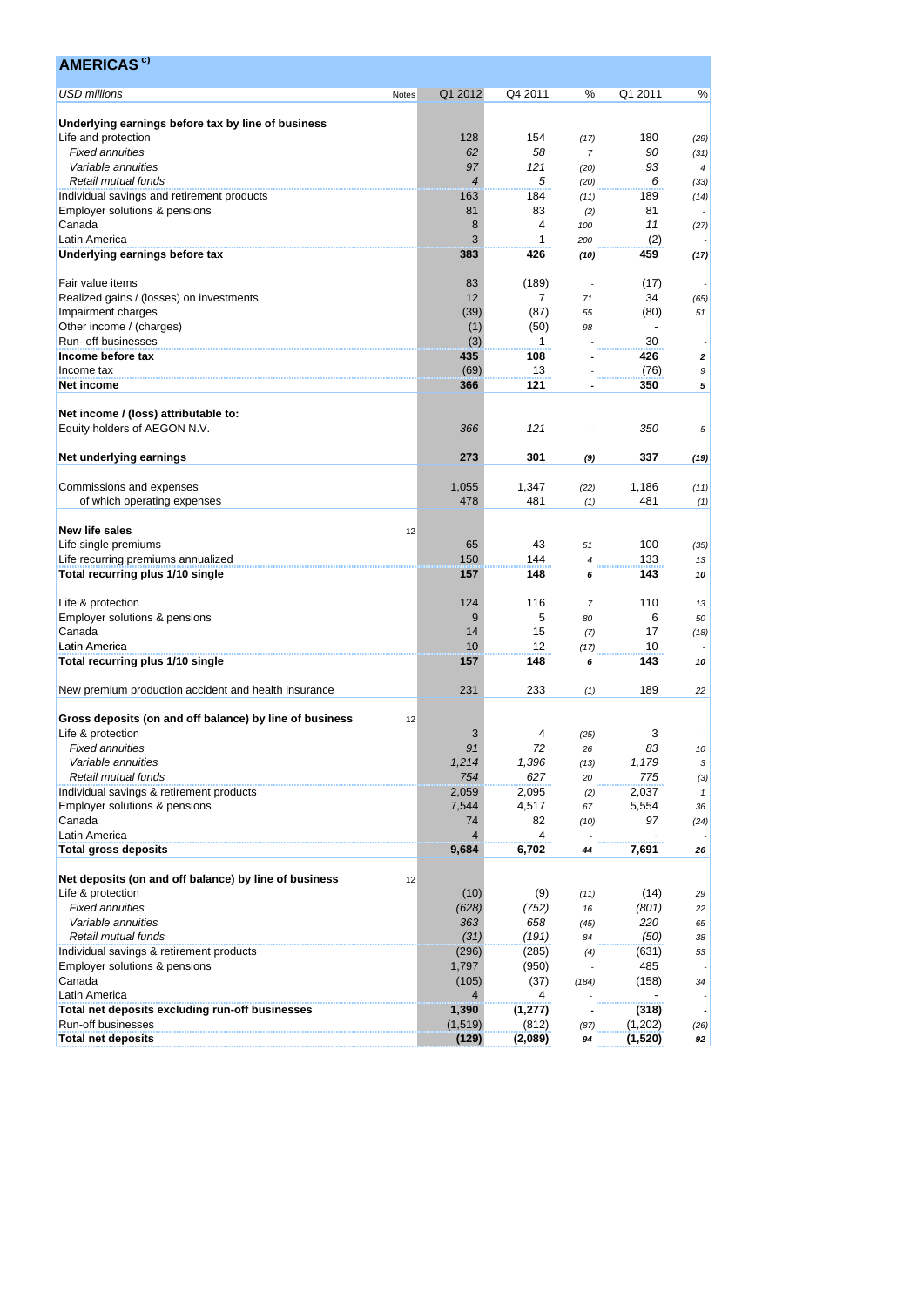| <b>REVENUE-GENERATING INVESTMENTS</b>       |          |          |      |
|---------------------------------------------|----------|----------|------|
|                                             | Mar. 31. | Dec. 31, |      |
|                                             | 2012     | 2011     | $\%$ |
| Revenue-generating investments (total)      | 326,661  | 315,791  | 3    |
| Investments general account                 | 114.117  | 116.283  | (2)  |
| Investments for account of policyholders    | 86.279   | 80,137   | 8    |
| Off balance sheet investments third parties | 126.265  | 119.371  | 6    |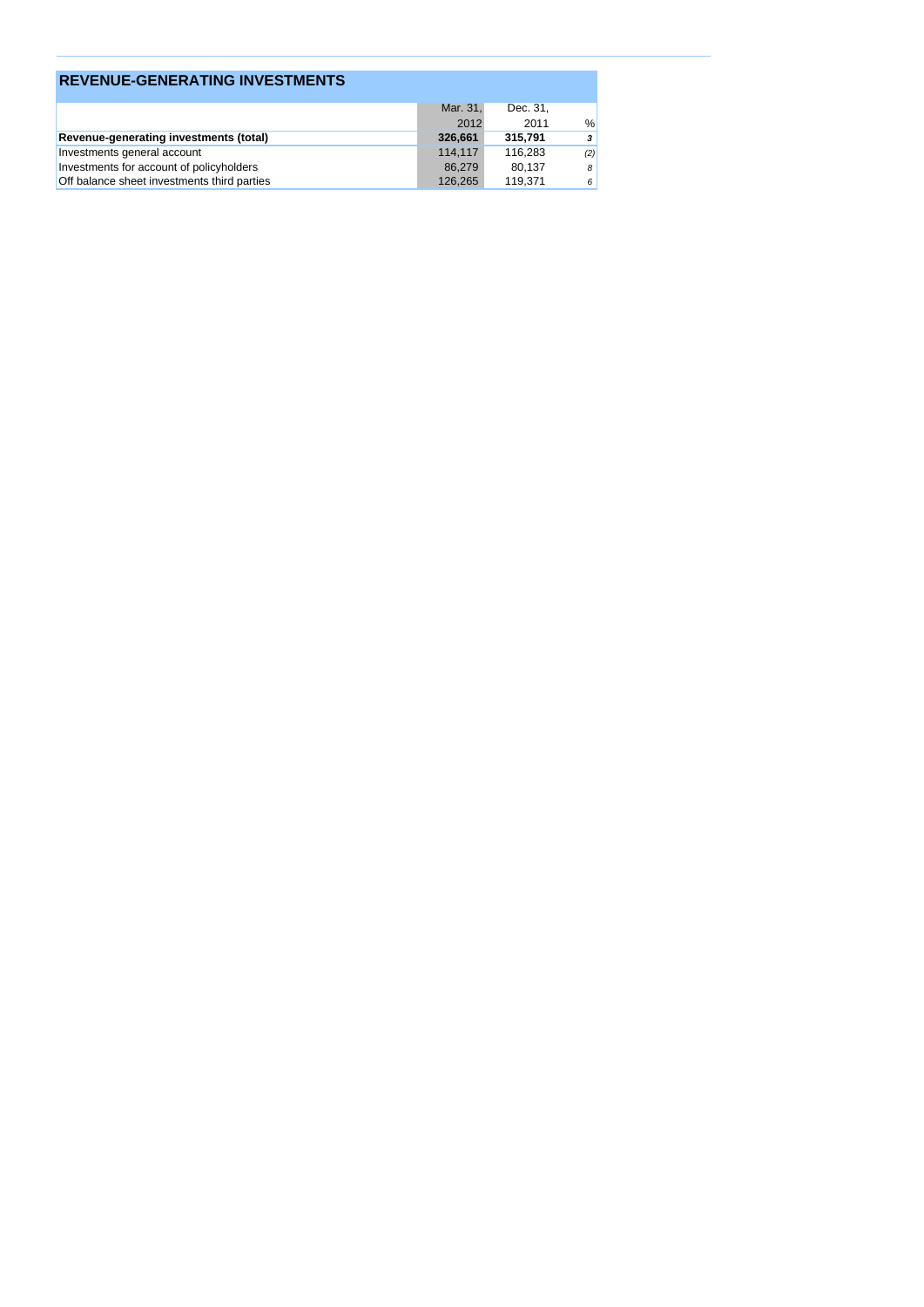| <b>THE NETHERLANDS</b>                                  |       |                |                |      |         |                          |
|---------------------------------------------------------|-------|----------------|----------------|------|---------|--------------------------|
| <b>EUR</b> millions                                     | Notes | Q1 2012        | Q4 2011        | %    | Q1 2011 | %                        |
|                                                         |       |                |                |      |         |                          |
| Underlying earnings before tax by line of business      |       |                |                |      |         |                          |
| Life and Savings                                        |       | 56             | 40             | 40   | 43      | 30                       |
| Pensions                                                |       | 21             | 36             | (42) | 22      | (5)                      |
| Non-life                                                |       | (5)            | 2              |      | 5       |                          |
| Distribution                                            |       | $\overline{7}$ |                |      | 11      | (36)                     |
| Share in underlying earnings before tax of associates   |       |                | (3)            |      |         |                          |
| Underlying earnings before tax                          |       | 79             | 75             | 5    | 81      | (2)                      |
| Fair value items                                        |       | 42             | 189            | (78) | (60)    |                          |
| Realized gains / (losses) on investments                |       | 34             | 33             | 3    | 35      | (3)                      |
| Impairment charges                                      |       | (3)            | (5)            | 40   | (2)     | (50)                     |
| Other income / (charges)                                |       | (3)            | (84)           | 96   | (8)     | 63                       |
| Income before tax                                       |       | 149            | 208            | (28) | 46      |                          |
| Income tax                                              |       | (8)            | (60)           | 87   | (7)     | (14)                     |
| <b>Net income</b>                                       |       | 141            | 148            | (5)  | 39      | $\overline{\phantom{a}}$ |
| Net income / (loss) attributable to:                    |       |                |                |      |         |                          |
| Equity holders of AEGON N.V.                            |       | 141            | 148            | (5)  | 39      |                          |
| Net underlying earnings                                 |       | 62             | 50             | 24   | 66      | (6)                      |
|                                                         |       |                | 261            |      | 272     |                          |
| Commissions and expenses                                |       | 270            |                | 3    |         | (1)                      |
| of which operating expenses                             |       | 187            | 191            | (2)  | 189     | (1)                      |
| New life sales                                          |       |                |                |      |         |                          |
| Life single premiums                                    |       | 245            | 856            | (71) | 457     | (46)                     |
| Life recurring premiums annualized                      |       | 7              | 31             | (77) | 19      | (63)                     |
| Total recurring plus 1/10 single                        |       | 32             | 117            | (73) | 65      | (51)                     |
| Life and Savings                                        |       | 18             | 13             | 38   | 26      | (31)                     |
| Pensions                                                |       | 14             | 104            | (87) | 39      | (64)                     |
| Total recurring plus 1/10 single                        |       | 32             | 117            | (73) | 65      | (51)                     |
| New premium production accident and health insurance    |       | 9              | $\overline{7}$ | 29   | 10      | (10)                     |
| New premium production general insurance                |       | 9              | 6              | 50   | 8       | 13                       |
| Gross deposits (on and off balance) by line of business |       |                |                |      |         |                          |
| Life and Savings                                        |       | 560            | 560            |      | 382     | 47                       |
| Pensions                                                |       |                |                |      | 80      |                          |
| <b>Total gross deposits</b>                             |       | 560            | 560            |      | 462     | 21                       |
|                                                         |       |                |                |      |         |                          |
| Net deposits (on and off balance) by line of business   |       |                |                |      |         |                          |
| Life and Savings                                        |       | (185)          | (160)          | (16) | (142)   | (30)                     |
| Pensions                                                |       |                |                |      | 27      |                          |
| <b>Total net deposits</b>                               |       | (185)          | (160)          | (16) | (115)   | (61)                     |

|                                          | Mar. 31. | Dec. 31. |               |
|------------------------------------------|----------|----------|---------------|
|                                          | 2012     | 2011     | $\frac{0}{0}$ |
| Revenue-generating investments (total)   | 64.283   | 62.242   | 3             |
| Investments general account              | 39.572   | 39.019   |               |
| Investments for account of policyholders | 24.711   | 23.223   | 6             |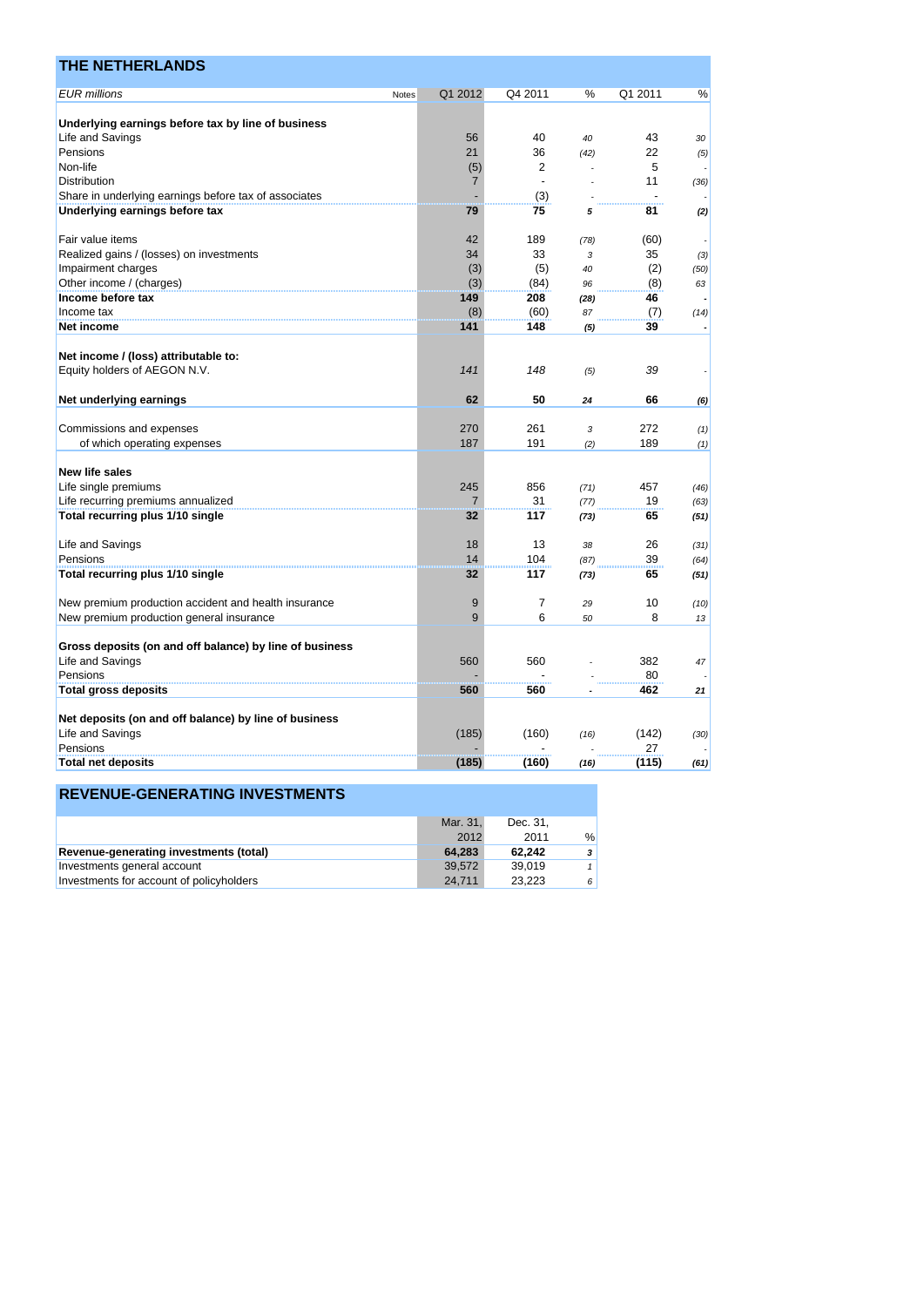| <b>GBP</b> millions<br>Q4 2011<br>Q1 2011<br>Q1 2012<br>$\%$<br>$\%$<br>Notes<br>Underlying earnings before tax by line of business<br>Life<br>15<br>30<br>21<br>(50)<br>(29)<br>Pensions<br>11<br>(9)<br>(50)<br>Distribution<br>(1)<br>(2)<br>(2)<br>50<br>50<br>Underlying earnings before tax<br>25<br>(22)<br>10<br>150<br>(2)<br>3<br>(1)<br>(100)<br>6<br>25<br>(1)<br>5<br>(49)<br>(5)<br>$\overline{7}$<br>28<br>(63)<br>29<br>(3)<br>(5)<br>(4)<br>(1)<br>(25)<br>23<br>(67)<br>28<br>(18)<br>16<br>Income tax on shareholders return<br>(9)<br>18<br>(11)<br>39<br>Net income<br>46<br>(76)<br>(15)<br>Net income / (loss) attributable to:<br>39<br>(76)<br>46<br>(15)<br>40<br>(40)<br>33<br>21<br>142<br>184<br>Commissions and expenses<br>172<br>(23)<br>(17)<br>62<br>98<br>98<br>of which operating expenses<br>(37)<br>(37)<br>8<br>600<br>648<br>841<br>(7)<br>(29)<br>118<br>Life recurring premiums annualized<br>96<br>127<br>23<br>(7)<br>Total recurring plus 1/10 single<br>178<br>161<br>211<br>11<br>(16)<br>17<br>17<br>16<br>Life<br>6<br>161<br>Pensions<br>144<br>195<br>(17)<br>12<br>178<br>161<br>211<br>11<br>(16)<br>Gross deposits (on and off balance) by line of business<br>Variable annuities<br>17<br>8<br>7<br>(59)<br>(13)<br>17<br><b>Total gross deposits</b><br>7<br>8<br>(59)<br>(13)<br>Net deposits (on and off balance) by line of business<br>Variable annuities<br>$\overline{c}$<br>(1)<br>1<br>$\overline{2}$<br>1<br>(1)<br><b>Total net deposits</b> | <b>UNITED KINGDOM</b>                           |  |  |  |
|----------------------------------------------------------------------------------------------------------------------------------------------------------------------------------------------------------------------------------------------------------------------------------------------------------------------------------------------------------------------------------------------------------------------------------------------------------------------------------------------------------------------------------------------------------------------------------------------------------------------------------------------------------------------------------------------------------------------------------------------------------------------------------------------------------------------------------------------------------------------------------------------------------------------------------------------------------------------------------------------------------------------------------------------------------------------------------------------------------------------------------------------------------------------------------------------------------------------------------------------------------------------------------------------------------------------------------------------------------------------------------------------------------------------------------------------------------------------------------------------------------------|-------------------------------------------------|--|--|--|
|                                                                                                                                                                                                                                                                                                                                                                                                                                                                                                                                                                                                                                                                                                                                                                                                                                                                                                                                                                                                                                                                                                                                                                                                                                                                                                                                                                                                                                                                                                                |                                                 |  |  |  |
|                                                                                                                                                                                                                                                                                                                                                                                                                                                                                                                                                                                                                                                                                                                                                                                                                                                                                                                                                                                                                                                                                                                                                                                                                                                                                                                                                                                                                                                                                                                |                                                 |  |  |  |
|                                                                                                                                                                                                                                                                                                                                                                                                                                                                                                                                                                                                                                                                                                                                                                                                                                                                                                                                                                                                                                                                                                                                                                                                                                                                                                                                                                                                                                                                                                                |                                                 |  |  |  |
|                                                                                                                                                                                                                                                                                                                                                                                                                                                                                                                                                                                                                                                                                                                                                                                                                                                                                                                                                                                                                                                                                                                                                                                                                                                                                                                                                                                                                                                                                                                |                                                 |  |  |  |
|                                                                                                                                                                                                                                                                                                                                                                                                                                                                                                                                                                                                                                                                                                                                                                                                                                                                                                                                                                                                                                                                                                                                                                                                                                                                                                                                                                                                                                                                                                                |                                                 |  |  |  |
|                                                                                                                                                                                                                                                                                                                                                                                                                                                                                                                                                                                                                                                                                                                                                                                                                                                                                                                                                                                                                                                                                                                                                                                                                                                                                                                                                                                                                                                                                                                |                                                 |  |  |  |
|                                                                                                                                                                                                                                                                                                                                                                                                                                                                                                                                                                                                                                                                                                                                                                                                                                                                                                                                                                                                                                                                                                                                                                                                                                                                                                                                                                                                                                                                                                                |                                                 |  |  |  |
|                                                                                                                                                                                                                                                                                                                                                                                                                                                                                                                                                                                                                                                                                                                                                                                                                                                                                                                                                                                                                                                                                                                                                                                                                                                                                                                                                                                                                                                                                                                | Fair value items                                |  |  |  |
|                                                                                                                                                                                                                                                                                                                                                                                                                                                                                                                                                                                                                                                                                                                                                                                                                                                                                                                                                                                                                                                                                                                                                                                                                                                                                                                                                                                                                                                                                                                | Realized gains / (losses) on investments        |  |  |  |
|                                                                                                                                                                                                                                                                                                                                                                                                                                                                                                                                                                                                                                                                                                                                                                                                                                                                                                                                                                                                                                                                                                                                                                                                                                                                                                                                                                                                                                                                                                                | Impairment charges                              |  |  |  |
|                                                                                                                                                                                                                                                                                                                                                                                                                                                                                                                                                                                                                                                                                                                                                                                                                                                                                                                                                                                                                                                                                                                                                                                                                                                                                                                                                                                                                                                                                                                | Other income / (charges)                        |  |  |  |
|                                                                                                                                                                                                                                                                                                                                                                                                                                                                                                                                                                                                                                                                                                                                                                                                                                                                                                                                                                                                                                                                                                                                                                                                                                                                                                                                                                                                                                                                                                                | Income before tax                               |  |  |  |
|                                                                                                                                                                                                                                                                                                                                                                                                                                                                                                                                                                                                                                                                                                                                                                                                                                                                                                                                                                                                                                                                                                                                                                                                                                                                                                                                                                                                                                                                                                                | Income tax attributable to policyholder return  |  |  |  |
|                                                                                                                                                                                                                                                                                                                                                                                                                                                                                                                                                                                                                                                                                                                                                                                                                                                                                                                                                                                                                                                                                                                                                                                                                                                                                                                                                                                                                                                                                                                | Income before income tax on shareholders return |  |  |  |
|                                                                                                                                                                                                                                                                                                                                                                                                                                                                                                                                                                                                                                                                                                                                                                                                                                                                                                                                                                                                                                                                                                                                                                                                                                                                                                                                                                                                                                                                                                                |                                                 |  |  |  |
|                                                                                                                                                                                                                                                                                                                                                                                                                                                                                                                                                                                                                                                                                                                                                                                                                                                                                                                                                                                                                                                                                                                                                                                                                                                                                                                                                                                                                                                                                                                |                                                 |  |  |  |
|                                                                                                                                                                                                                                                                                                                                                                                                                                                                                                                                                                                                                                                                                                                                                                                                                                                                                                                                                                                                                                                                                                                                                                                                                                                                                                                                                                                                                                                                                                                |                                                 |  |  |  |
|                                                                                                                                                                                                                                                                                                                                                                                                                                                                                                                                                                                                                                                                                                                                                                                                                                                                                                                                                                                                                                                                                                                                                                                                                                                                                                                                                                                                                                                                                                                | Equity holders of AEGON N.V.                    |  |  |  |
|                                                                                                                                                                                                                                                                                                                                                                                                                                                                                                                                                                                                                                                                                                                                                                                                                                                                                                                                                                                                                                                                                                                                                                                                                                                                                                                                                                                                                                                                                                                | Net underlying earnings                         |  |  |  |
|                                                                                                                                                                                                                                                                                                                                                                                                                                                                                                                                                                                                                                                                                                                                                                                                                                                                                                                                                                                                                                                                                                                                                                                                                                                                                                                                                                                                                                                                                                                |                                                 |  |  |  |
|                                                                                                                                                                                                                                                                                                                                                                                                                                                                                                                                                                                                                                                                                                                                                                                                                                                                                                                                                                                                                                                                                                                                                                                                                                                                                                                                                                                                                                                                                                                |                                                 |  |  |  |
|                                                                                                                                                                                                                                                                                                                                                                                                                                                                                                                                                                                                                                                                                                                                                                                                                                                                                                                                                                                                                                                                                                                                                                                                                                                                                                                                                                                                                                                                                                                |                                                 |  |  |  |
|                                                                                                                                                                                                                                                                                                                                                                                                                                                                                                                                                                                                                                                                                                                                                                                                                                                                                                                                                                                                                                                                                                                                                                                                                                                                                                                                                                                                                                                                                                                | New life sales                                  |  |  |  |
|                                                                                                                                                                                                                                                                                                                                                                                                                                                                                                                                                                                                                                                                                                                                                                                                                                                                                                                                                                                                                                                                                                                                                                                                                                                                                                                                                                                                                                                                                                                | Life single premiums                            |  |  |  |
|                                                                                                                                                                                                                                                                                                                                                                                                                                                                                                                                                                                                                                                                                                                                                                                                                                                                                                                                                                                                                                                                                                                                                                                                                                                                                                                                                                                                                                                                                                                |                                                 |  |  |  |
|                                                                                                                                                                                                                                                                                                                                                                                                                                                                                                                                                                                                                                                                                                                                                                                                                                                                                                                                                                                                                                                                                                                                                                                                                                                                                                                                                                                                                                                                                                                |                                                 |  |  |  |
|                                                                                                                                                                                                                                                                                                                                                                                                                                                                                                                                                                                                                                                                                                                                                                                                                                                                                                                                                                                                                                                                                                                                                                                                                                                                                                                                                                                                                                                                                                                |                                                 |  |  |  |
|                                                                                                                                                                                                                                                                                                                                                                                                                                                                                                                                                                                                                                                                                                                                                                                                                                                                                                                                                                                                                                                                                                                                                                                                                                                                                                                                                                                                                                                                                                                |                                                 |  |  |  |
|                                                                                                                                                                                                                                                                                                                                                                                                                                                                                                                                                                                                                                                                                                                                                                                                                                                                                                                                                                                                                                                                                                                                                                                                                                                                                                                                                                                                                                                                                                                | Total recurring plus 1/10 single                |  |  |  |
|                                                                                                                                                                                                                                                                                                                                                                                                                                                                                                                                                                                                                                                                                                                                                                                                                                                                                                                                                                                                                                                                                                                                                                                                                                                                                                                                                                                                                                                                                                                |                                                 |  |  |  |
|                                                                                                                                                                                                                                                                                                                                                                                                                                                                                                                                                                                                                                                                                                                                                                                                                                                                                                                                                                                                                                                                                                                                                                                                                                                                                                                                                                                                                                                                                                                |                                                 |  |  |  |
|                                                                                                                                                                                                                                                                                                                                                                                                                                                                                                                                                                                                                                                                                                                                                                                                                                                                                                                                                                                                                                                                                                                                                                                                                                                                                                                                                                                                                                                                                                                |                                                 |  |  |  |
|                                                                                                                                                                                                                                                                                                                                                                                                                                                                                                                                                                                                                                                                                                                                                                                                                                                                                                                                                                                                                                                                                                                                                                                                                                                                                                                                                                                                                                                                                                                |                                                 |  |  |  |
|                                                                                                                                                                                                                                                                                                                                                                                                                                                                                                                                                                                                                                                                                                                                                                                                                                                                                                                                                                                                                                                                                                                                                                                                                                                                                                                                                                                                                                                                                                                |                                                 |  |  |  |
|                                                                                                                                                                                                                                                                                                                                                                                                                                                                                                                                                                                                                                                                                                                                                                                                                                                                                                                                                                                                                                                                                                                                                                                                                                                                                                                                                                                                                                                                                                                |                                                 |  |  |  |

|                                          | Mar. 31. | Dec. 31. |                |
|------------------------------------------|----------|----------|----------------|
|                                          | 2012     | 2011     | $\frac{0}{0}$  |
| Revenue-generating investments (total)   | 52.761   | 51.052   | 3              |
| Investments general account              | 8.298    | 8.313    |                |
| Investments for account of policyholders | 44.463   | 42.739   | $\overline{4}$ |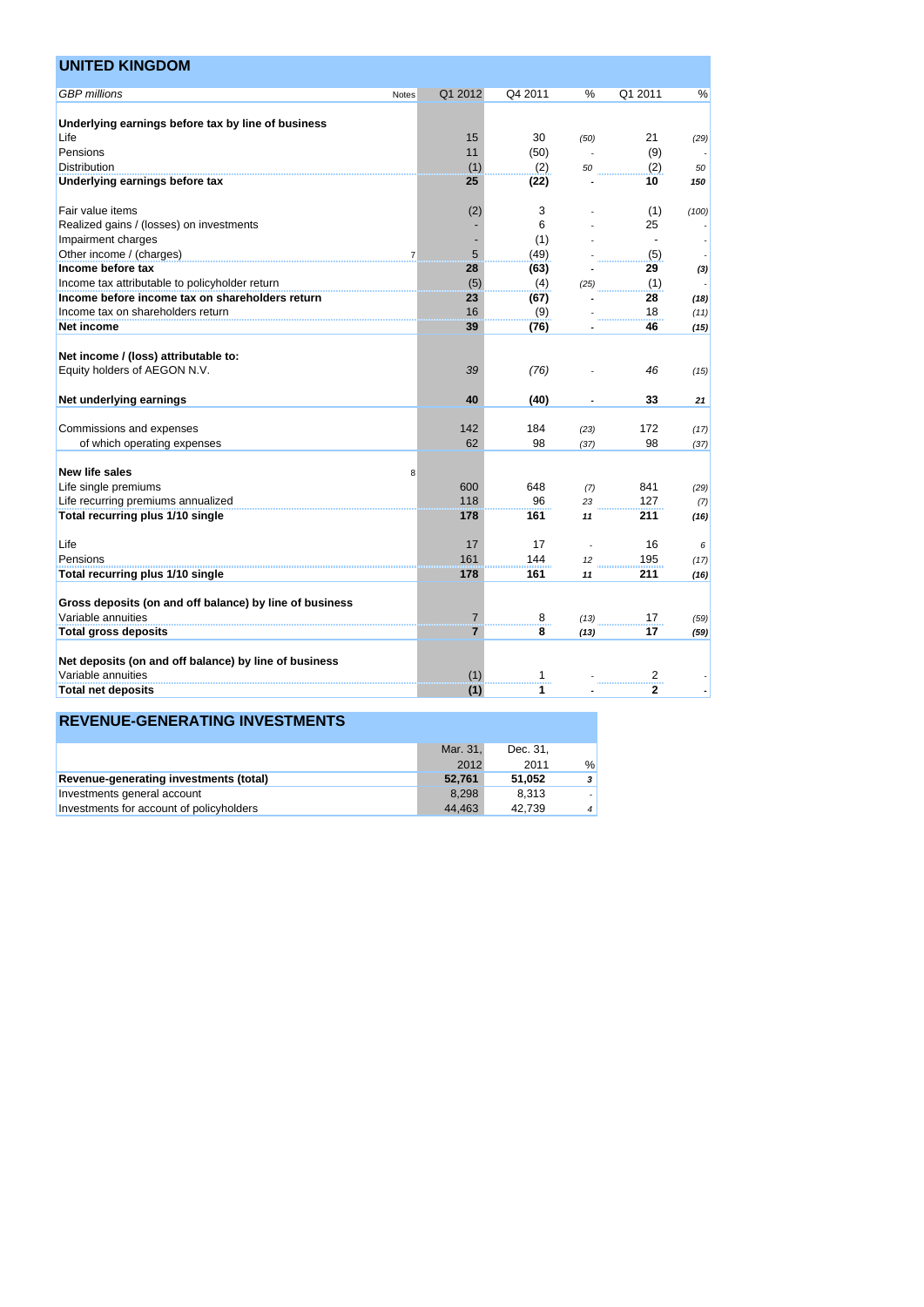| <b>NEW MARKETS <sup>c)</sup></b>                                |              |                |                |                |            |                |
|-----------------------------------------------------------------|--------------|----------------|----------------|----------------|------------|----------------|
| <b>EUR</b> millions                                             | <b>Notes</b> | Q1 2012        | Q4 2011        | %              | Q1 2011    | %              |
| Underlying earnings before tax                                  |              |                |                |                |            |                |
| <b>Central Eastern Europe</b>                                   |              | 23             | 26             | (12)           | 26         | (12)           |
| Asia                                                            |              | 9              | 1              |                |            |                |
| Spain & France                                                  |              | 25             | 24             | $\overline{4}$ | 23         | 9              |
| Variable Annuities Europe                                       |              | 2              | 1              | 100            | 5          | (60)           |
| <b>AEGON Asset Management</b><br>Underlying earnings before tax |              | 29<br>88       | 13<br>65       | 123            | 14<br>68   | 107            |
|                                                                 |              |                |                | 35             |            | 29             |
| Fair value items                                                |              | 7              | (10)           |                |            |                |
| Realized gains / (losses) on investments                        |              | $\overline{2}$ | 2              |                | 3          | (33)           |
| Impairment charges                                              |              | (4)            | (25)           | 84             | (2)        | (100)          |
| Other income / (charges)                                        |              | (18)           | 1              |                | 11         |                |
| Income before tax<br>Income tax                                 |              | 75<br>(27)     | 33<br>(10)     | 127            | 80         | (6)            |
| <b>Net income</b>                                               |              | 48             | 23             | (170)<br>109   | (31)<br>49 | 13<br>(2)      |
|                                                                 |              |                |                |                |            |                |
| Net income / (loss) attributable to:                            |              |                |                |                |            |                |
| Equity holders of AEGON N.V.                                    |              | 48             | 21             | 129            | 49         | (2)            |
| Non-controlling interests                                       |              |                | 2              |                |            |                |
| Net underlying earnings                                         |              | 59             | 55             | 7              | 44         | 34             |
|                                                                 |              |                |                |                |            |                |
| Commissions and expenses                                        |              | 208            | 217            | (4)            | 203        | 2              |
| of which operating expenses                                     |              | 143            | 153            | (7)            | 149        | (4)            |
|                                                                 |              |                |                |                |            |                |
| <b>New life sales</b><br>Life single premiums                   | 12           | 146            | 230            | (37)           | 209        |                |
| Life recurring premiums annualized                              |              | 66             | 60             | 10             | 63         | (30)<br>5      |
| Total recurring plus 1/10 single                                |              | 80             | 83             | (4)            | 84         | (5)            |
|                                                                 |              |                |                |                |            |                |
| Life                                                            |              | 75             | 80             | (6)            | 70         | $\overline{7}$ |
| Associates                                                      |              | 5              | 3              | 67             | 14         | (64)           |
| Total recurring plus 1/10 single                                |              | 80             | 83             | (4)            | 84         | (5)            |
| <b>Central Eastern Europe</b>                                   |              | 27             | 26             | $\overline{4}$ | 27         |                |
| Asia                                                            |              | 15             | 15             |                | 19         | (21)           |
| Spain & France                                                  |              | 38             | 42             | (10)           | 38         |                |
| Total recurring plus 1/10 single                                |              | 80             | 83             | (4)            | 84         | (5)            |
| New premium production accident and health insurance            |              | 10             | 9              | 11             | 10         |                |
| New premium production general insurance                        |              | 5              | $\overline{7}$ | (29)           | 5          |                |
|                                                                 |              |                |                |                |            |                |
| Gross deposits (on and off balance)                             | 12           |                |                |                |            |                |
| Central Eastern Europe                                          |              | 116            | 153            | (24)           | 182        | (36)           |
| Asia                                                            |              | 34             | 32             | 6              | 11         |                |
| Spain & France<br>Variable Annuities Europe                     |              | 10<br>120      | 34<br>118      | (71)           | 8<br>131   | 25             |
| <b>AEGON Asset Management</b>                                   |              | 2,803          | 1,185          | 2<br>137       | 935        | (8)<br>200     |
| <b>Total gross deposits</b>                                     |              | 3,083          | 1,522          | 103            | 1,267      | 143            |
|                                                                 |              |                |                |                |            |                |
| Net deposits (on and off balance)                               | 12           |                |                |                |            |                |
| Central Eastern Europe                                          |              | 42             | 144            | (71)           | 108        | (61)           |
| Asia                                                            |              | 31             | 29             | $\overline{7}$ | 11<br>(11) | 182            |
| Spain & France<br>Variable Annuities Europe                     |              | (26)<br>28     | (12)<br>38     | (117)<br>(26)  | 26         | (136)<br>8     |
| <b>AEGON Asset Management</b>                                   |              | 1,289          | (91)           |                | (1, 853)   |                |
| <b>Total net deposits</b>                                       |              | 1,364          | 108            |                | (1,719)    |                |

|                                             | Mar. 31, | Dec. 31. |                 |
|---------------------------------------------|----------|----------|-----------------|
|                                             | 2012     | 2011     | %               |
| Revenue-generating investments (total)      | 63.288   | 56.156   | 13              |
| Investments general account                 | 4.957    | 4.782    | $\vert 4 \vert$ |
| Investments for account of policyholders    | 6,663    | 6.415    | $4^{\circ}$     |
| Off balance sheet investments third parties | 51,668   | 44.959   | 15 <sup>1</sup> |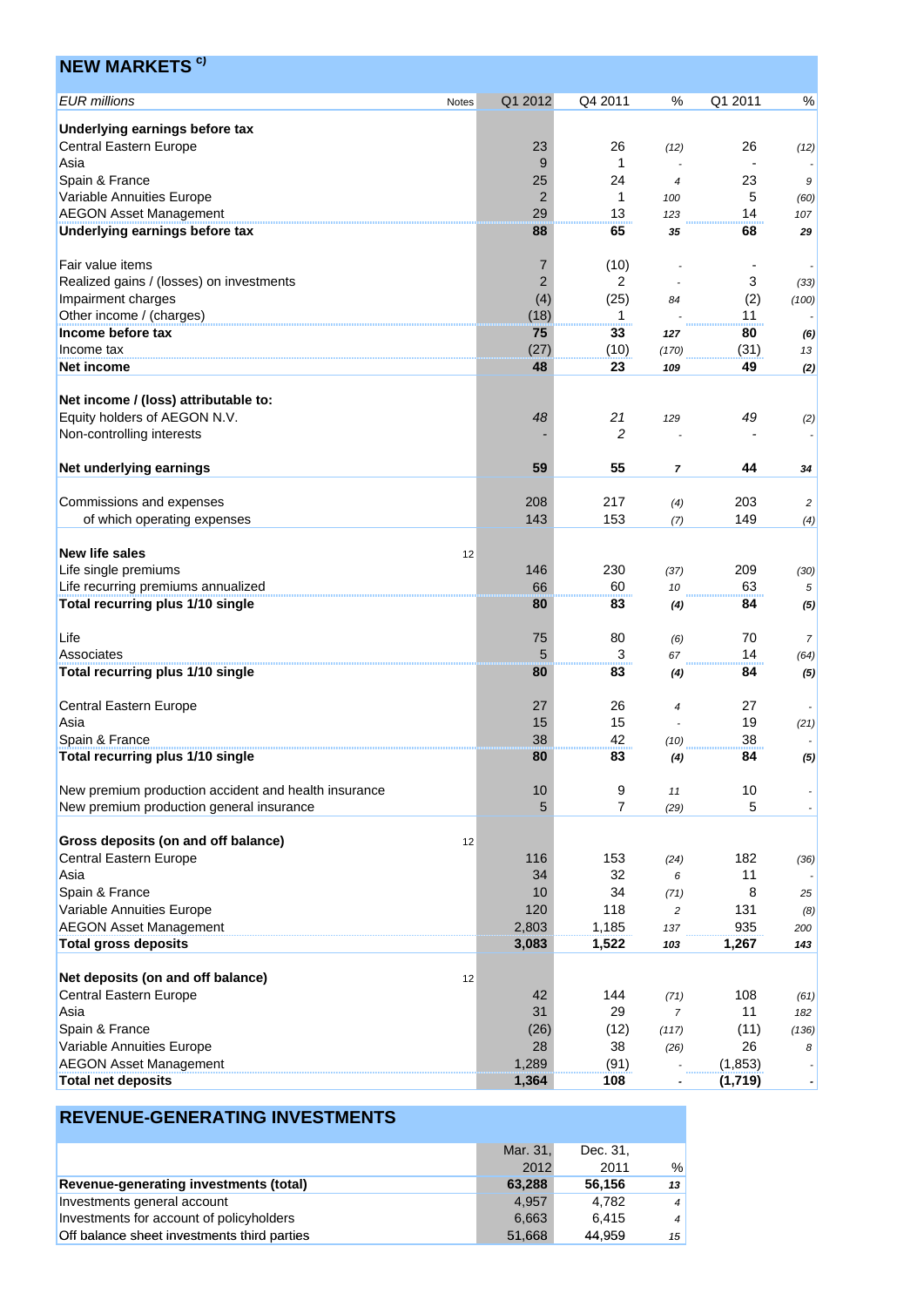# **MARKET CONSISTENT VALUE OF NEW BUSINESS**

|                                | <b>MC VNB</b> |         |      |         |      |
|--------------------------------|---------------|---------|------|---------|------|
| <b>EUR millions, after tax</b> | Q1 2012       | Q4 2011 | %    | Q1 2011 | %    |
|                                |               |         |      |         |      |
| Americas                       | 47            | (5)     |      | 66      | (29) |
| The Netherlands                | 27            | 37      | (27) |         |      |
| United Kingdom                 | 27            | 24      | 13   | 19      | 42   |
| <b>New Markets</b>             | 24<br>        | 15      | 60   | 35<br>  | (31) |
| <b>Total</b>                   | 125           |         | 76   | 121     |      |

| <b>MODELED NEW BUSINESS, APE AND DEPOSITS</b> |              |         |         |            |         |     |
|-----------------------------------------------|--------------|---------|---------|------------|---------|-----|
| <b>Premium business</b>                       |              |         |         |            |         |     |
|                                               |              |         |         | <b>APE</b> |         |     |
| <b>EUR</b> millions                           | <b>Notes</b> | Q1 2012 | Q4 2011 | $\%$       | Q1 2011 | %   |
|                                               | 9            |         |         |            |         |     |
| Americas                                      |              | 279     | 284     | (2)        | 218     | 28  |
| The Netherlands                               |              | 70      | 173     | (60)       | 75      | (7) |
| United Kingdom                                |              | 216     | 187     | 16         | 237     | (9) |
| <b>New Markets</b>                            |              | 129     | 108     | 19         | 120     | 8   |
| Total                                         |              | 694     | 752     | (8)        | 650     |     |

|                       |              | <b>Deposit business</b><br><b>Deposits</b> |         |      |         |      |
|-----------------------|--------------|--------------------------------------------|---------|------|---------|------|
| <b>EUR</b> millions   | <b>Notes</b> | Q1 2012                                    | Q4 2011 | %    | Q1 2011 | %    |
|                       | 9            |                                            |         |      |         |      |
| Americas              |              | 4,935                                      | 3.449   | 43   | 4,340   | 14   |
| <b>United Kingdom</b> |              | Ŏ                                          | 10      | (20) | 19      | (58) |
| <b>New Markets</b>    |              | 180                                        | 251     | (28) | 215     | (16) |
| Total                 |              | 5,123                                      | 3,710   | 38   | 4,574   | 12   |

| <b>MC VNB/PVNBP SUMMARY</b>         |                         |              |                          |                        |
|-------------------------------------|-------------------------|--------------|--------------------------|------------------------|
|                                     | <b>Premium business</b> |              |                          |                        |
|                                     | <b>MC VNB</b>           | <b>PVNBP</b> | MC VNB /<br><b>PVNBP</b> | MC VNB /<br><b>APE</b> |
| <b>Notes</b><br><b>EUR</b> millions | Q1 2012                 |              | $\%$                     | $\%$                   |
| 10                                  |                         |              |                          |                        |
| Americas                            | 32                      | 1,212        | 2.6                      | 11.3                   |
| <b>The Netherlands</b>              | 27                      | 816          | 3.3                      | 38.5                   |
| <b>United Kingdom</b>               | 27                      | 1,408        | 1.9                      | 12.4                   |
| New Markets                         | 23                      | 962          | 2.4                      | 18.1                   |
| <b>Total</b>                        | 109                     | 4,398        | 2.5                      | 15.7                   |

|                       |       | <b>Deposit business</b><br>MC VNB /<br><b>PVNBP</b><br>MC VNB /<br><b>MC VNB</b><br><b>PVNBP</b><br><b>Deposits</b> |       |      |               |
|-----------------------|-------|---------------------------------------------------------------------------------------------------------------------|-------|------|---------------|
| EUR millions          | Notes | Q1 2012                                                                                                             |       | $\%$ | $\frac{0}{0}$ |
|                       | 10    |                                                                                                                     |       |      |               |
| Americas              |       | 15                                                                                                                  | 7,424 | 0.2  | 0.3           |
| <b>United Kingdom</b> |       |                                                                                                                     | 8     |      |               |
| <b>New Markets</b>    |       |                                                                                                                     | 280   | 0.2  | 0.4           |
| <b>Total</b>          |       | 16                                                                                                                  | 7.712 | 0.2  | 0.3           |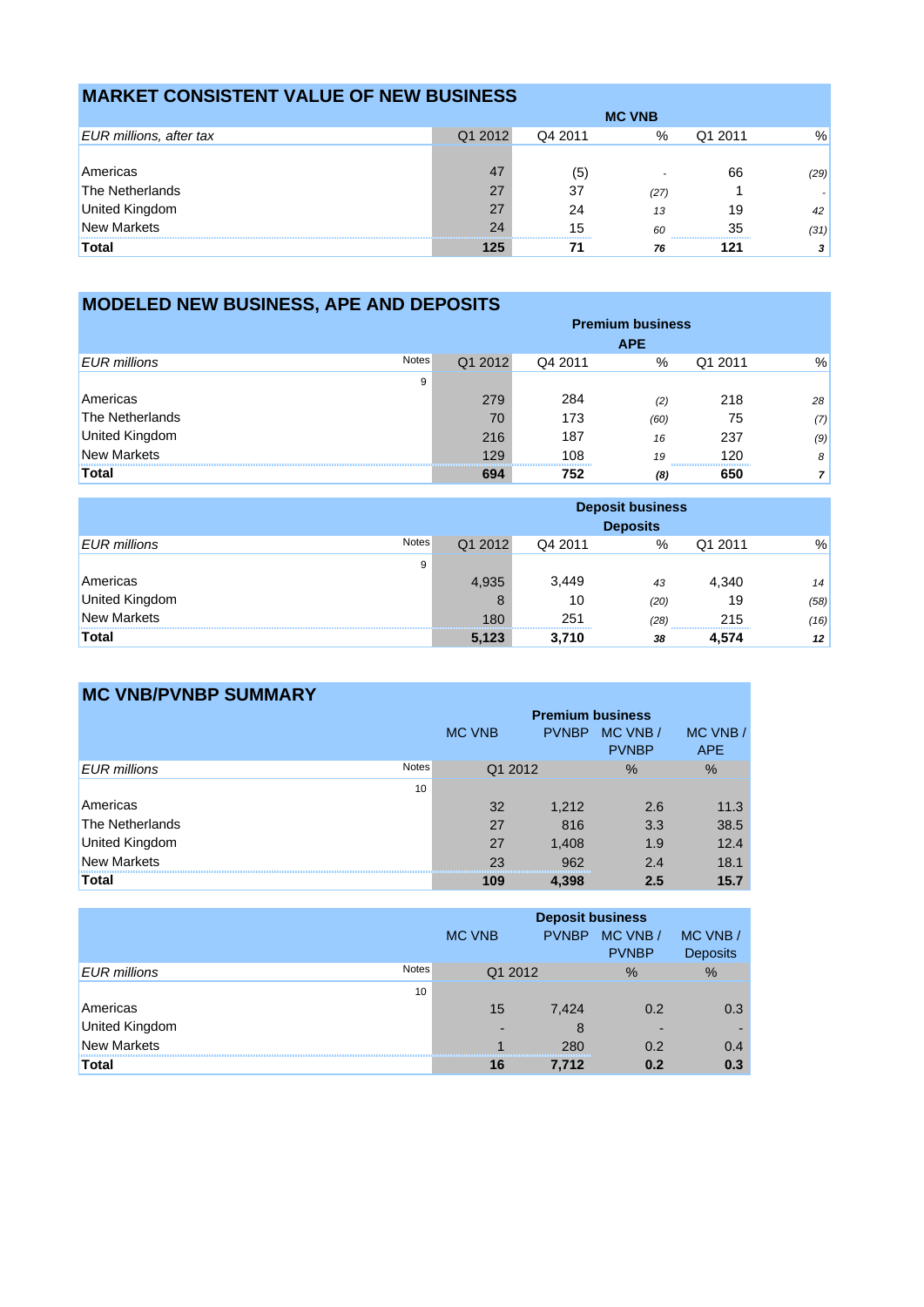#### **Notes:**

<sup>1)</sup> For segment reporting purposes underlying earnings before tax, net underlying earnings, commissions and expenses, operating expenses, income tax including associated companies, income before tax including associated companies and market consistent value of new business are calculated by consolidating on a proportionate basis the revenues and expenses of certain of our associated companies in Spain, India, Brazil and Mexico. We believe that our non-IFRS measures provide meaningful information about the underlying operating results of our business including insight into the financial measures that our senior management uses in managing our business. Among other things our senior management is compensated based in part on AEGON's results against targets using the non-IFRS measures presented here. While other insurers in our peer group present substantially similar non-IFRS measures, the non-IFRS measures presented in this document may nevertheless differ from the non-IFRS measures presented by other insurers. There is no standardized meaning to these measures under IFRS or any other recognized set of accounting standards and readers are cautioned to consider carefully the different ways in which we and our peers present similar information before comparing them.

AEGON believes the non-IFRS measures shown herein, when read together with our reported IFRS financial statements, provide meaningful supplemental information for the investing public to evaluate AEGON's business after eliminating the impact of current IFRS accounting policies for financial instruments and insurance contracts, which embed a number of accounting policy alternatives that companies may select in presenting their results (i.e. companies can use different local GAAPs) and that can make the comparability from period to period difficult. For a definition of underlying earnings and the reconciliation from underlying earnings before tax to income before tax we refer to Note 3 "Segment information" of our Condensed consolidated interim financial statements.

- <sup>2)</sup> Net income refers to net income attributable to equity holders of AEGON N.V. and minority interest.<br><sup>3)</sup> Sales is defined as new recurring premiums plus 1/10 of single premiums plus 1/10 of gross deposition
- Sales is defined as new recurring premiums plus 1/10 of single premiums plus 1/10 of gross deposits plus new premium production accident and health plus new premium production general insurance.
- <sup>4)</sup> The present value, at point of sale, of all cashflows for new business written during the reporting period, calculated using approximate point of sale economics assumptions. Market consistent value of new business is calculated using a risk neutral approach, ignoring the investment returns expected to be earned in the future in excess of risk free rates (swap curves), with the exeption of an allowance for liquidity premium. The market consistent value of new business is calculated on a post tax basis, after allowing for the time value financial options and guarentees, a market value margin for non-hedgeable financial and non-financial risks and the costs of non-hedgeable stranded capital.
- <sup>5)</sup> Return on equity is calculated by dividing the net underlying earnings after cost of leverage by the average shareholders' equity excluding the preferred shares and the revaluation reserve.
- <sup>6)</sup> Capital securities that are denominated in foreign currencies are, for purposes of calculating the capital base ratio, revalued to the period-end exchange rate. All ratios exclude AEGON's revaluation reserve.
- $7)$  Included in other income/(charges) are charges made to policyholders with respect to income tax in the United Kingdom.
- 8) Includes production on investment contracts without a discretionary participation feature of which the proceeds are not recognized as revenues but are directly added to our investment contract liabilities.
- <sup>9)</sup> APE = recurring premium + 1/10 single premium.
- 9) APE = recurring premium + 1/10 single premium.<br><sup>10)</sup> PVNBP: Present value of new business premiums (PVNBP) is the premiums for the new business sold during the reporting period, projected using assumptions and projection periods that are consistent with those used to calculate the market consistent value of new business, discounted back to point of sale using the swap curve (plus liquidity premium where applicable).

Q1 2012

<sup>11)</sup> Reconciliation of operating expenses, used for segment reporting, to our IFRS based operating expenses.

| Employee expenses                             | 504             |
|-----------------------------------------------|-----------------|
| Administrative expenses                       | 262             |
| <b>Operating expenses for IFRS reporting</b>  | 766             |
| Operating expenses related to associates      | 15 <sup>1</sup> |
| <b>Operating expenses in earnings release</b> | 781             |

<sup>12)</sup> New life sales, gross deposits and net deposits data include results of our associated companies in Spain, India, Brazil and Mexico which are consolidated on a proportionate basis.

<sup>13)</sup> Operational free cash flow reflect the sum of the return on free surplus, earnings on in-force business, release of required surplus on in-force business reduced by new business first year strain and required surplus on new business. Refer to our Embedded Value 2011 report for further details.

a) The calculation of the IGD (Insurance Group Directive) capital surplus and ratio are based on Solvency I capital requirements on IFRS for entities within the EU (Pillar 1 for AEGON UK), and local regulatory solvency measurements for non-EU entities. Specifically, required capital for the life insurance companies in the US is calculated as two times the upper end of the Company Action Level range (200%) as applied by the National Association of Insurance Commissioners in the US. The calculation of the IGD ratio excludes the available and required capital of the UK With-Profit funds. In the UK solvency surplus calculation the local regulator only allows the available capital number of the With-Profit funds included in overall local available capital to be equal to the amount of With-Profit funds' required capital.

b) The results in this release are unaudited.

c) The comparative 2011 figures have been revised to reflect changes in AEGON's organization. Businesses in Asia, which were previously managed by AEGON Americas, are included in the Asia line of business within the New Markets segment. This revision in financial reporting reflects changes in management of the organization, as AEGON's Asian operations are now managed from the company's regional head office in Hong Kong.